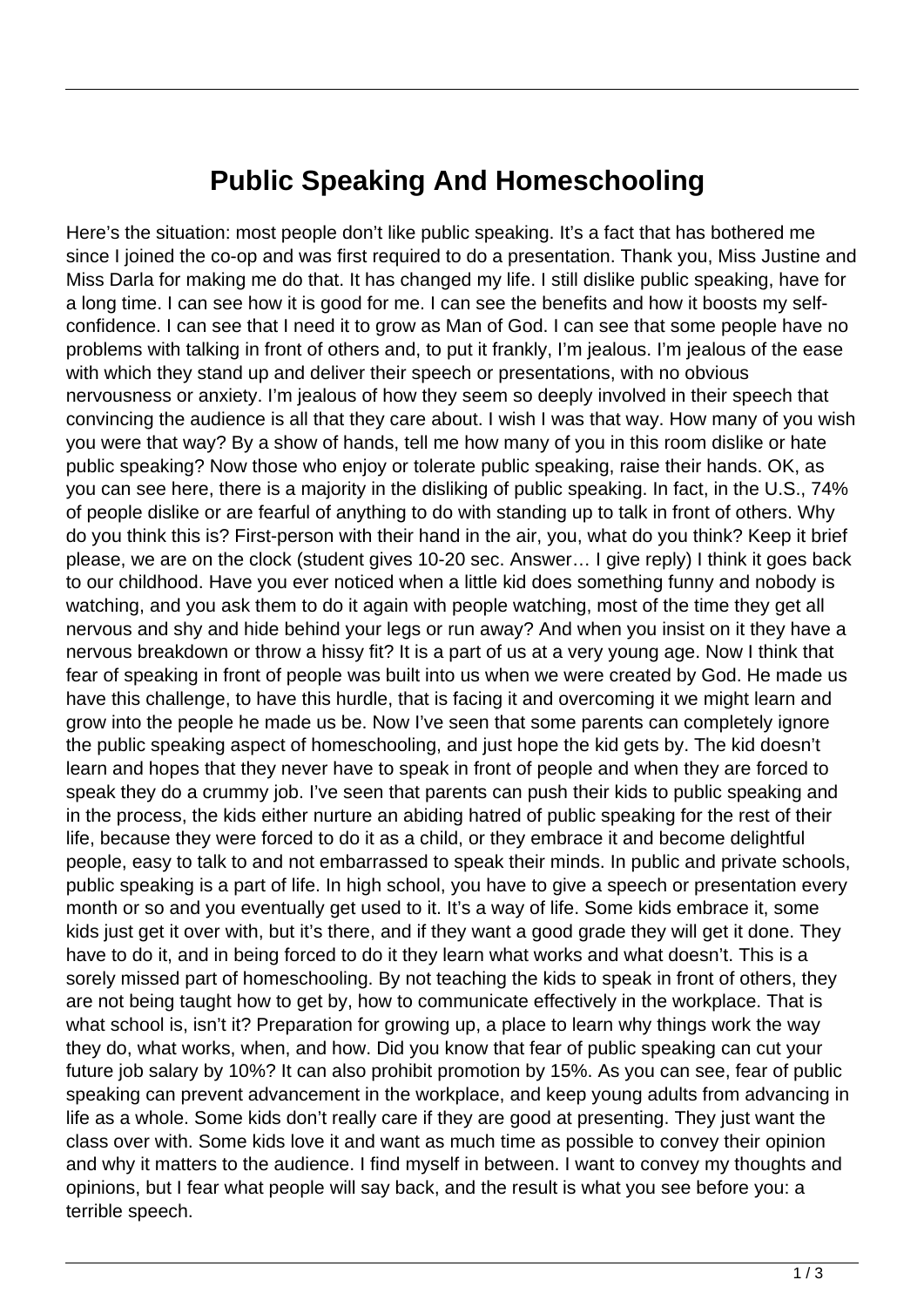Here are some common problems people have with public speaking:

We're not used to it

Think about it. Most modern conversations are one-on-one and are done on our phones where we don't see the person we are speaking to. This interaction doesn't let us see or hear the other person. For most of us, standing and speaking in front of people takes us out of our comfort zone, the best place possible for us to be. Pushing out at our comfort zone boundaries will make them expand and eventually disappear.

We don't know the topic

I personally don't recommend speaking to an audience unless you have extensive knowledge of your subject. You'll never know everything, but you should at least be confident enough to speak on it. Review the content over and over again. Think about it constantly. This way you'll never have to bluff your way through a presentation.

We don't know how to structure a presentation

How many times have you sat through a presentation where you just couldn't follow the speaker? (Me) They might have rambled, repeated themselves, and talked about stuff that wasn't relevant to the subject. (Me again) That's not a great experience, is it? The structure for a presentation is like a recipe for great food. There are specific ingredients, added at specific times, in specific amounts, with specific things being done to them. The result is a wonderful masterpiece everybody gets to enjoy

• Not Practicing

Practicing is not optional. Think about great athletes, musicians, and actors. Many devote years of practicing towards their goals. Steve Jobs, considered to be one of the best-of-the-best at presenting, would practice for weeks before delivering a ninety-minute keynote announcing a new Apple product or service. How comfortable do you think he was when he first started? And yet look at how effective he became because of practice!

• The Fear of Failure.

Most people agree we learn more from failure than from things that go right the first time. Some failings, especially those done in isolation, are easy - only you know how bad it went. Public speaking is tough, really tough because it is public - everyone knows!

## **What If**

What If the audience doesn't like me? What If I'm not perfect and make a mistake? What If the person who spoke before me was really good and the audience is comparing me to them? The biggest What If is often, "What do I have to speak about that anyone would have any interest in?" Everyone has knowledge and experience people will benefit from hearing! Your knowledge base is so wide and deep, you don't know what you know! The goal is to not completely get rid of fear but to channel that fear into energy for your presentation.